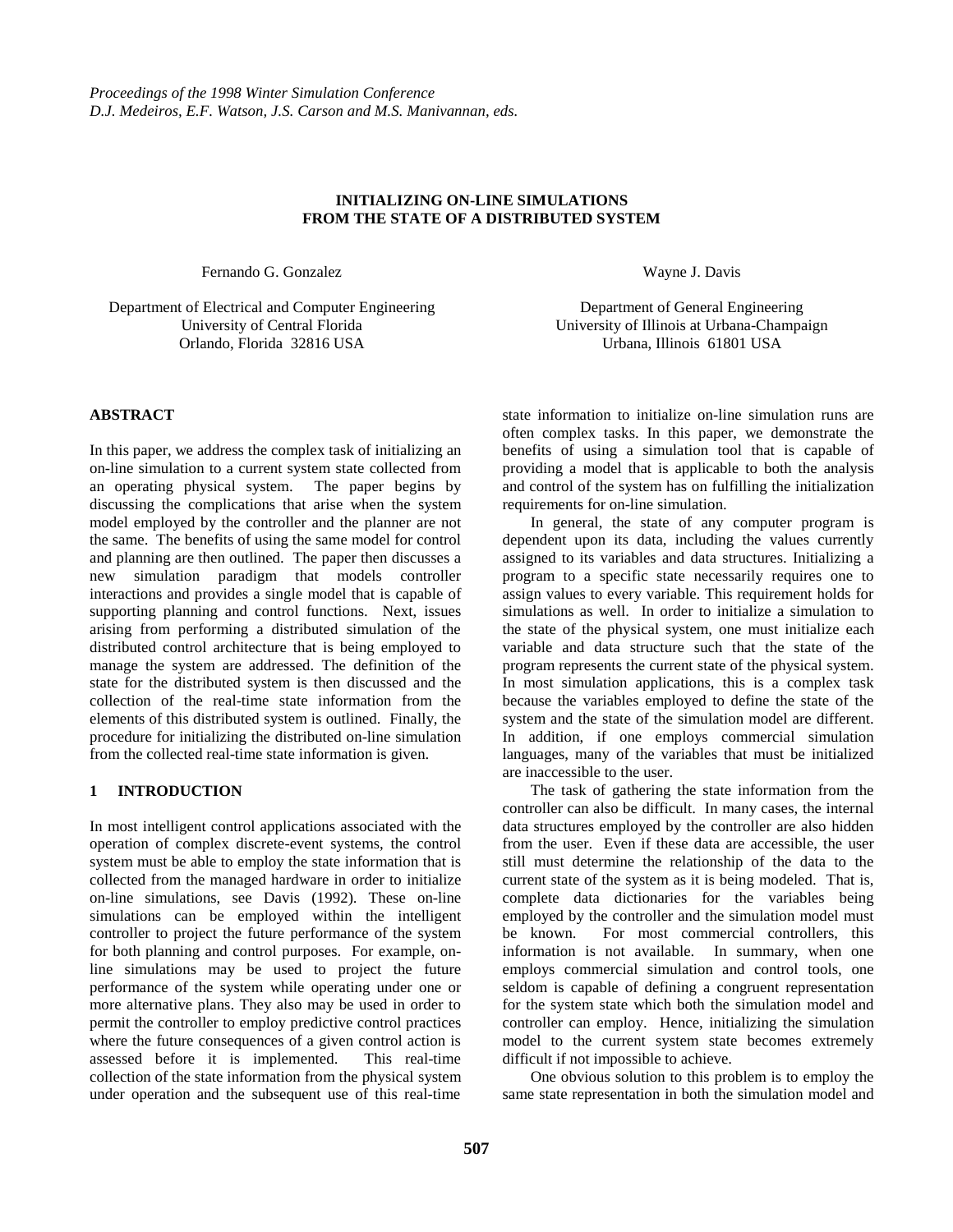the controller. An even more obvious solution would be to employ the same model for the system state transition functions in both the simulation and controller functions. Thus, the model that the controller employs to manage the system would be the same as the simulation model employed in the planning process. We believe that this capability can be achieved by considering the interactions among the controllers as the primary basis for system evolution rather than the flow of entities through a stochastic queuing network, the approach which has been adopted by most commercial simulation tools. Although most simulators do not have the capability to model controller interactions or control the system, the integration of simulation and control has been gaining popularity in recent years, see Peters, Smith, Curry, and LaJimodiere (1996). Recently, our research team has developed a new simulation tool that explicitly models the interactions among the controllers in order to describe the state transition mechanisms that govern the evolution of the system, see Gonzalez and Davis (1997). The models developed by this simulation tool can either be used to project the performance of the system for planning purposes or be employed by the controllers in managing the response of the system. Since the state representation is the same for both the planner and the controller, the task of collecting real-time state information and then employing the collected information to initialize any online simulations is significantly simplified. However, there are still significant challenges to be addressed, which we will discuss later in the paper.

Our tool has two modes of operation: a control mode and a simulation mode. These two modes of operation differ only in the way they handle the advancement of time and in the order in which they execute events. In order to provide the simulation tool with this dual capability, a new data structure called the *pending event list* was added. This list contains the events that are waiting for a response from the hardware before they can be executed.

A simulation or control program consists of two basic components: the simulation tool which manages the execution of events and the model which describes which events can occur. Our simulation tool, like most simulation tools, consists of three basic parts:

- The executive function, which manages the execution of events under the constraints of the employed system model.
- The data structures, which include the scheduled event list, the pending event, and the resource list.
- The set of modeling elements that is used to construct the system model.

Our tool encapsulates the system model represented by a collection of C++ objects into a comprehensive simulation executive object. This encapsulation has been developed in a manner that will support the simulation of distributed systems, a capability which will be discussed later. The included objects contain the executive function, the scheduled and pending event lists, a list of available resources, and two pointers, one to the system model and one to the communication program (See Figure 1). The collection of objects also contains the modeling elements which are used to construct the system model.





A problem arises when one simply copies the data from the controller to the simulator in order to initialize the simulation to the state of the controller. Since the controller uses both the pending and the scheduled event lists while the simulator only uses the scheduled event list (the simulation does not interact directly with the equipment). one must make some accommodations for the events that are contained within the controller's pending event list. Since the simulation does not receive messages from the hardware, there is no direct means for determining when these events will occur. Rather, the initialization process must estimate when these pending events will occur and then transfer the events from the pending event list to the scheduled event list. The scheduled event time for each pending event is calculated by sampling a random deviate from a previously specified distribution of the duration time for each pending event type contained within the simulation model. Once a random duration is sampled for the particular pending event, this duration minus the amount of time the event has already been waiting provides the time in the future when the event will occur. If the event time is computed to have occurred before the current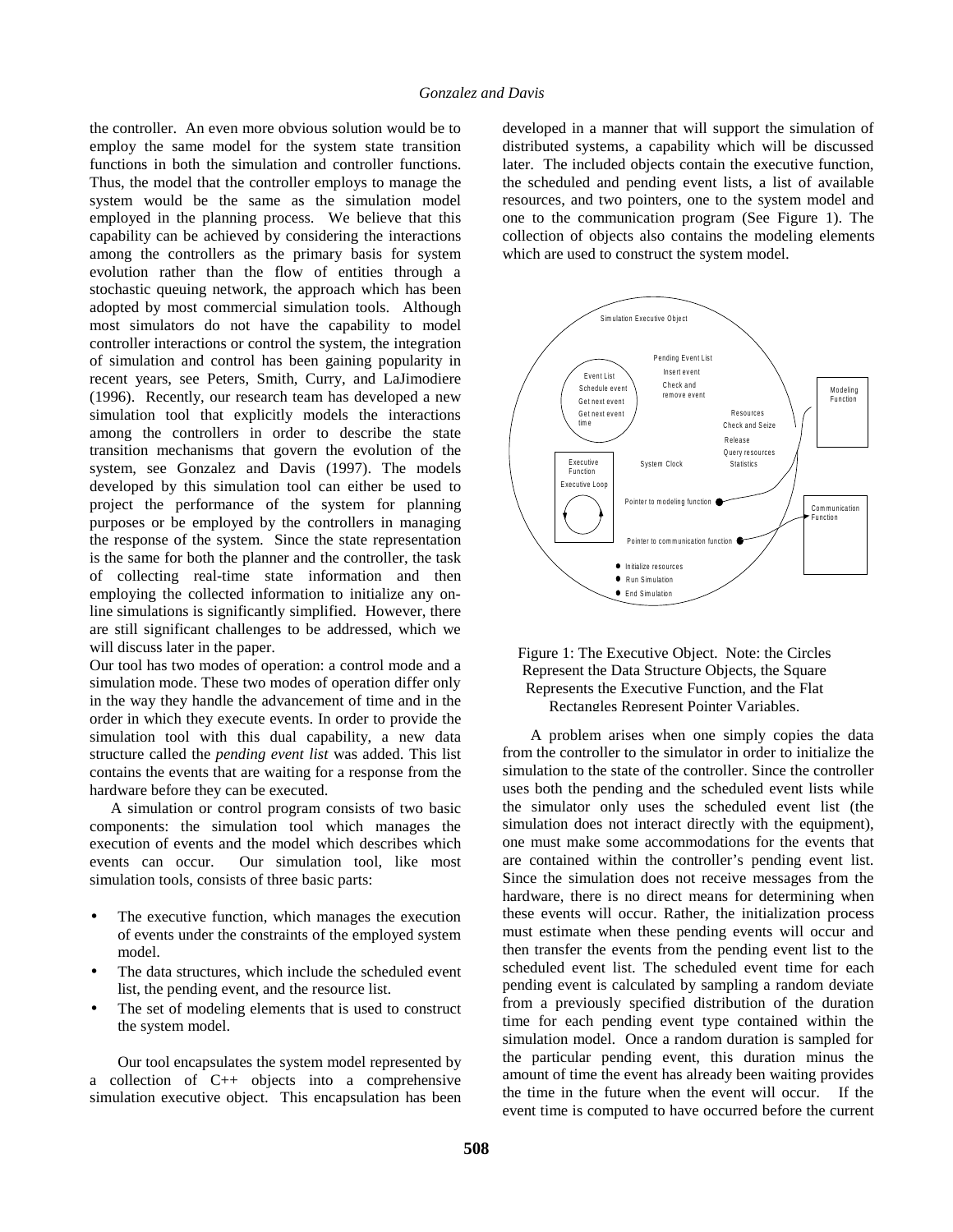time, then the event is scheduled to occur now. The controller may also help the simulator in this matter by computing an estimated time for every new event that is inserted into the pending event list and storing it into the event as an attribute. If this approach is adopted, the pending event can be immediately transferred to the scheduled event list and scheduled to occur at the time predicted by the controller.

# **2 DISTRIBUTED SYSTEMS**

One of the focuses of our research has been the development of distributed simulation capabilities that can more faithfully emulate the distributed control environment that occurs in the management of real-world systems. To this end, we have developed an even more comprehensive modeling paradigm called the Hierarchical Object-Oriented Programmable Logic Simulator (HOOPLS), which simulates the distributed control architecture by modeling the interactions among the controllers, see Davis, Macro, and Setterdahl (1997) and Davis, Setterdahl, Macro, Izokaitis, and Bauman (1993).

The HOOPLS paradigm is based upon the belief that interactions among the controllers must be considered by the simulation model in order to accurately model a system with a distributed control architecture. The single most important characteristic of the HOOPLS-based methodology, and what separates it from other objectoriented simulation approaches, is its attention to modeling the flow of messages among the controllers included within the distributed control architecture.

This paradigm is implemented by including all of the controllers into a single simulation program. The independence of the controllers is maintained by encapsulating each controller into an object. The included controllers execute independently of each other by having a supervisory function simulate the communication network that passes messages among the controllers and manage the order in which the messages get transmitted, see Gonzalez and Davis (1997). In its emulation of the communication network, the supervisory function receives all of the control messages that are transmitted by the control object and places them into a message queue where they are ordered based upon their simulated delivery times. The supervisor then sends each message to its recipient control object at its scheduled delivery time (see Figure 2).

The primary reason for developing the HOOPLS methodology was to more accurately model systems that have a distributed control architecture. In order to test the ability of a single model to support both planning and control, we constructed a physical emulator of a flexible manufacturing system, see Gonzalez and Davis (1997). The control architecture for the physical emulator is distributed across 25 independent controllers, each



Figure 2: The overall system. On the left is the controller with the message server. On the right is the on-line HOOPLS simulation. The agent connecting the two tells the server to get the system state, then gives this state to the simulator in order to initialize a simulation run with the system state.

consisting of an instantiation of our software tool (see **Figure 3**). The distributed system was then simulated under the HOOPLS methodology. The state of the distributed controllers was then successfully gathered and used to initialize several on-line simulation runs which were used for planning purposes.

In the control of distributed systems, the control objects communicate with each other. The pending event list is used in the same manner that it was used for single systems. At each controller, the pending event list holds the events that are waiting for a response from an external agent (which can be either another controller or a controlled piece of equipment). When simulating the distributed system using the HOOPLS methodology, the control objects continue to communicate with each other. In fact, when we simulate the system using the developed distributed simulation capabilities, the software tool is actually running in control mode. The only difference between simulation and control mode is in the way the clock is incremented and in the way events are scheduled to be executed. For simulation of distributed systems, the time is advanced by the supervisory function and not independently by each control object as is the case when the simulation tool operates in the control mode. In addition, the models communicate with each other as they do when they are physically controlling the system.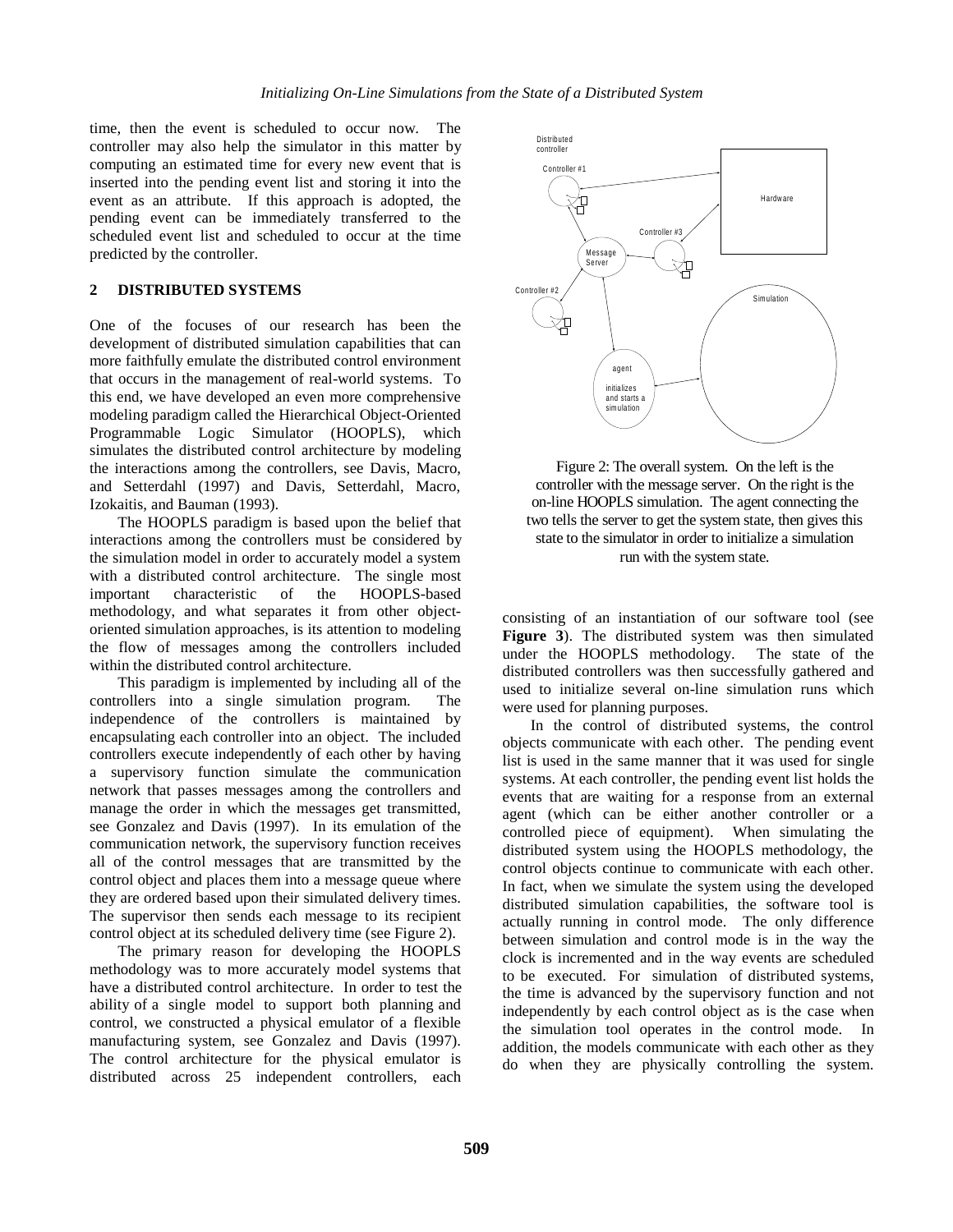

Figure 3: The Implemented Control Hierarchy for the Physical FMS Emulator. The Submodels That are Presented Between the 2 Horizontal Lines are the Actual Controllers Used Both to Control and Simulate the System. The Rest of the Models Were Created to Provide a Complete Model for Simulation Only; They Are Not Used in Control Mode.

distributed systems, the time is advanced by the supervisory function and not independently by each control object as is the case when the simulation tool operates in the control mode. In addition, the models communicate with each other as they do when they are physically controlling the system.

In initializing the distributed model for an on-line simulation, the events in the pending event list can remain there as opposed to moving them to the scheduled event list as is done for the simulation of single thread systems (i.e. a non-distributed simulation). This avoids the task of having to move the pending events into the scheduled event list and makes the initialization task one of simply copying the variables and data structures of the controller's program into the simulation's program. However, since some of the controller objects must communicate with the physical hardware, for the purpose of simulation, objects representing the physical machines must be added to the collection of models. These equipment objects are the submodels that are shown below the bottom horizontal line in Figure 3. These latter models exist for simulation purposes only. During control mode implementations of the model, these models would be replaced by the actual machines. The inclusion of these equipment models complicates the task of defining the state of the overall system. For these equipment objects, one can not copy the

data structures from their controller models since these models do not exist. Fortunately, these models represent the most basic task-implementing elements of the system at the lowest level of the control architecture. They generally consist of one simple queue and a process. Initializing their models is usually a matter of inserting an entity into their queue and possibly an event into their event list. In our implementation, generating a state representation for these equipment models proved to be a straightforward task.

#### **3 THE DEFINITION OF THE STATE**

The state of the system provides a complete description for all the variables that change as the system evolves in time. Some variables are initialized at the beginning of the simulation run and then remain constant. For example, the total number of Automatic Guided Vehicles (AGVs) within a given submodel is typically constant. Thus, these variables are not considered to be a part of the state because they do not change with time. The following grammar has been developed in order to define the state for any model or system of models developed using our simulation tool where the control model and the simulation model are the same.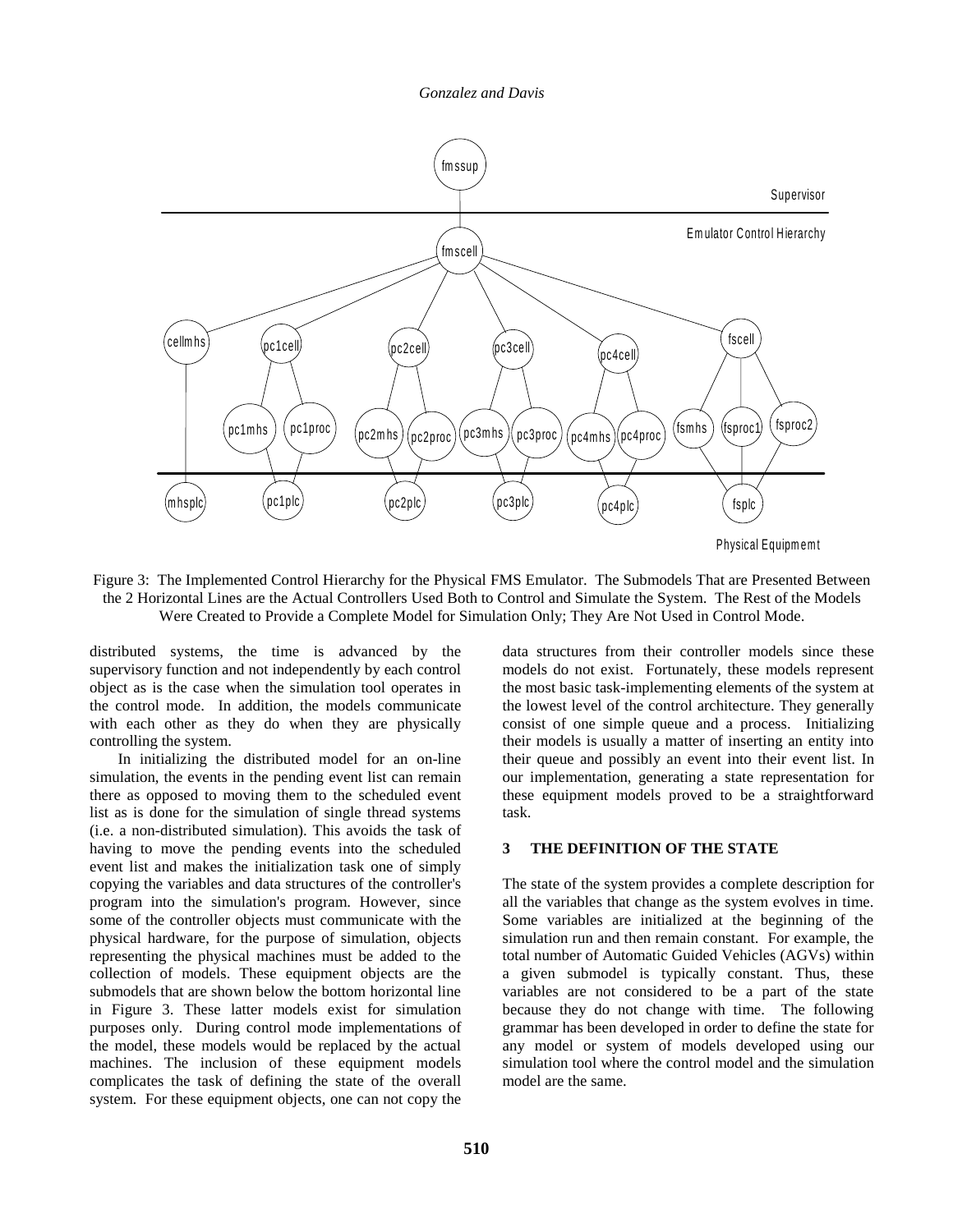#### *Initializing On-Line Simulations from the State of a Distributed System*

| system state:    | ((msg)(msg))                         | ; the messages                                    |
|------------------|--------------------------------------|---------------------------------------------------|
|                  | ((name objstate)  (name objstate))   | ; the control object's states                     |
|                  | (iime)                               | ; the system time                                 |
| msg:             | fromaddr                             | ; the source address                              |
|                  | toaddr                               | ; the destination address                         |
|                  | msg                                  | ; the message                                     |
|                  | <i>operand1</i>                      | ; the operand                                     |
|                  | sn                                   | ; the serial number of the destination entity     |
|                  | (str1 str2 )                         | ; the operand that is a queue                     |
| <i>objstate:</i> | $(( (ent)  (ent))  ( (ent)  (ent)))$ | ; the states of the QUESEIZE elements             |
|                  | $(( (ent)  (ent))  ( (ent)  (ent)))$ | ; the states of the PENDING elements              |
|                  | $(( (ent)  (ent))  ( (ent)  (ent)))$ | ; the states of the DELAY elements                |
|                  | ((evt)  (evt))                       | ; the state of the scheduled event list           |
|                  | ((evt)  (evt))                       | ; the state of the pending event list             |
|                  | ( (results)                          | ; the state of the list of available resources    |
|                  | (resmax)                             | ; the state of the list of total resources        |
|                  | ( <i>resalter</i> )                  | ; the state of the list of alterations to be made |
|                  | $(needalter)$ )                      | ; the state of the alterations request flag       |
|                  | (time)                               | ; the time of the control object                  |
|                  | (model)                              | ; state information used by the model             |
| ent:             | sn                                   | ; the serial number of the entity                 |
|                  | $attr1$ attr2 $attr10$               | ; the 10 attributes                               |
|                  | strattr1 strattr2 strattr10          | ; the 10 string attributes                        |
|                  | timein                               | ; the time in attribute                           |
|                  | param1 param2  param10               | ; the 10 parameters                               |
|                  | (ppl pp2)                            | ; the process plan queue                          |
|                  | (retaddr1 retaddr2 )                 | ; the return address queue                        |
|                  | pri                                  | ; the entity's priority                           |
| $evt$ :          | type                                 | ; the event type                                  |
|                  | whichone                             | ; the modeling element number                     |
|                  | eventtime                            | ; the time the event is to occur                  |
|                  | key1 key2 key3                       | ; the keys for matching pending events            |
|                  | sn                                   | ; the event serial number                         |
|                  |                                      |                                                   |

#### Figure 4: The State of the System

The state of the overall system, which includes all of the sub-models in a distributed system, consists of the following three items. The messages that were in the network at the time the control objects generated their state data, the state of each of the control objects in the control architecture, and the current time. The rationale for including the messages as part of the state will be discussed later. Each control object state is preceded by the object's name. This allows the process for building the system state to gather the state for each controller in any order.

The state of the data structures (msg, ent, and evt) is simply the data contained in the structures. The label msg is for the structure that contains the messages, ent for entity, and evt for event. Note that if the data structure contains a queue, then the data for the items in the queue are enclosed by parentheses. The parentheses are used to

tell the parser which data are associated with the queue, because the queue can contain any number of items. In interpreting the system state, the parser employs a finitestate machine. The parentheses in the system state description are used to guide the parser through the state information.

In our tool there are three modeling elements that have the capacity to store entities. The QUESEIZE element models the entities that are waiting for resources to become available. The DELAY element models entities that are being processed and are waiting for a scheduled completion event to occur. The PENDING element holds entities that are waiting for a message from an external agent to arrive. Thus, the QUESEIZE, PENDING and DELAY elements must have a queue to hold the entities. These are also the only data structures associated with the modeling elements that need to be included in the state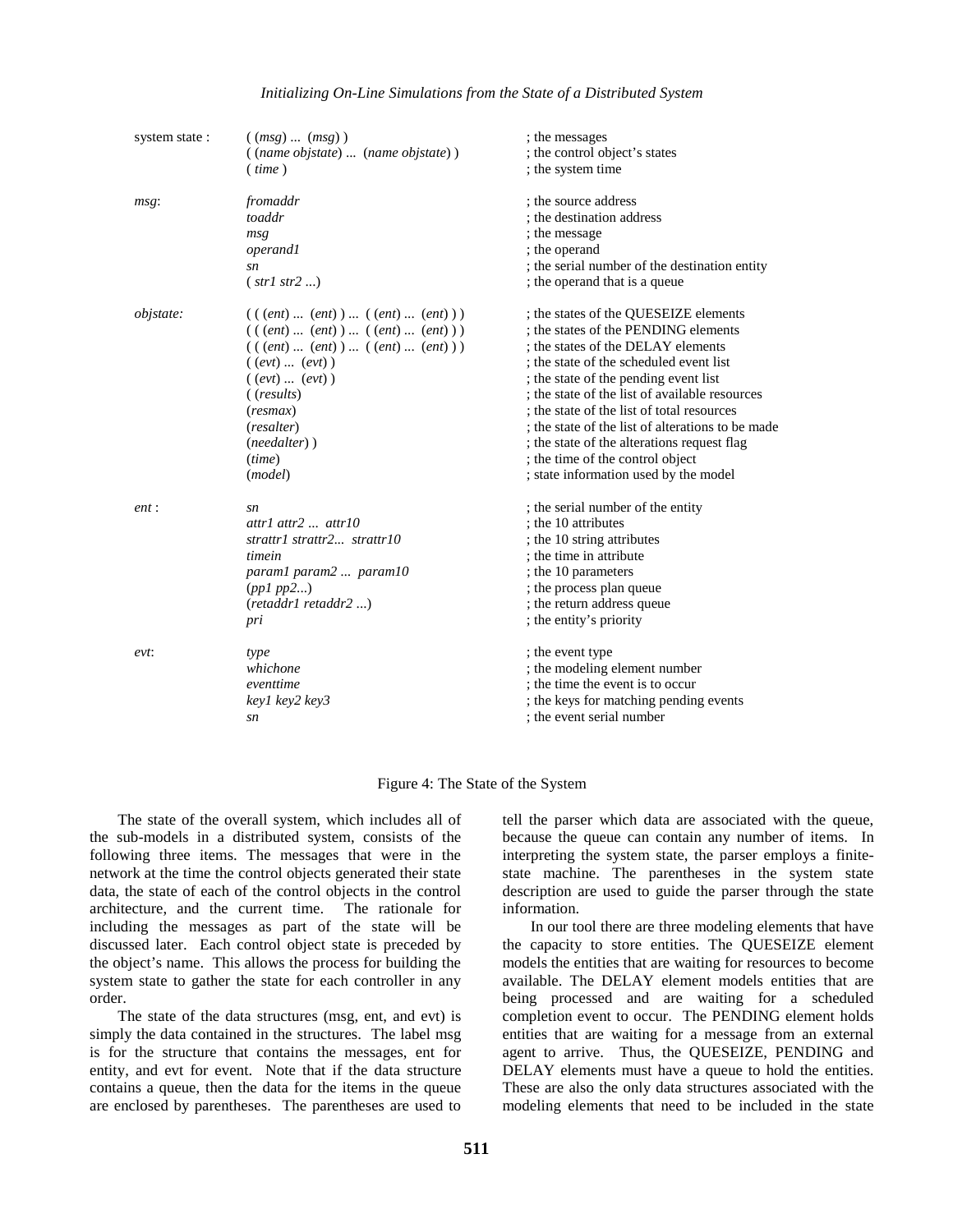definition. The rest of the data are either statistical variables, which are reinitialized before each on-line simulation run, or variables who's value remain constant throughout the simulation. Because the queue is the only data that is relevant in the state, the state of these modeling elements can be defined by the list of the state variables for each entity that is in its queue. In general, there may be any number of a given type of modeling element in the model. For example, the model may include three QUESEIZE, four DELAY and one PENDING element. The first line of the control object's state definition specifies its QUESEIZE elements. Following this line, the first set of parentheses is for the QUESEIZE1 element, the second is for the QUESEIZE2 element, and so on. Within each set of parentheses is a list of the entities that are in the associated element's queue, as specified in the first line for each control object. The state data for the PENDING and DELAY elements are organized in a similar fashion.

The scheduled event-list and pending event list contain only the list of events as their object's data. Therefore, the state for these lists includes each event that is currently contained in the list. The resource states are implemented as tables of integers. Each resource has two integers associated with it. The first is the number of available resources of that type and the second is the total number of resources of that type in the system.

Some of the queues that are stored in the state representation have a particular order based upon an employed priority scheme. Even though the order of each queue is always maintained in the state, these associated priorities must be saved separately. In the case of the event and the pending event list, the priority can be obtained from the events themselves. The queue associated with a DELAY modeling element uses the time that the delay event will occur for the order of the entities in the queue, and this event time must be stored along with the entity.

# **4 THE GATHERING OF THE STATE**

The gathering of the state is a delicate operation that requires some thought. Any message that is in the network at the time the state is generated must be accounted for by including it as part of the state. If these messages are not correctly placed into the state description, then the following situation can occur. One controller's state description reflects the object as waiting for a message from a sending object. However, the sending object's state description reflects the message as already being sent and, thus, does not send the message. This situation can put the simulation into a deadlock state. Hence, the messages that are part of the state must be put into the message relay before starting the on-line simulation. This initialization task correctly identifies the messages that were in the network at the time the state was gathered. Because gathering the system state requires knowing where

messages are at the time the state is measured, the best agent to gather the state is the message server. In the control architecture, all of the messages going from one control object to another are routed through this message server (see Figure 2). The message server is the agent that routes all of the messages and keeps a log of all messages that are currently being transmitted. It is also responsible for collecting the state data from each control object, along with the anticipated messages, and then generating the complete system state.

Since the controller must continue controlling the system while it gathers the state information, it is necessary to minimize the disruption that gathering the state has upon the controller. It is also essential that the controllers be able to continue communicating with each other while the state is being gathered. For this reason, one cannot simply tell all of the controllers to stop sending messages and wait until all of the messages in the network arrive at their destination before starting the state gathering process. This method of emptying the network before gathering the state is intuitively desirable, but no controller can be suspended for the amount of time it takes to clear the network. The network must continue to transmit messages and the controllers must continue to operate while the state is being gathered. Thus, the agent that gathers the state must do some bookkeeping in order to determine which messages should be included as part of the state and which should not.

Our controllers were distributed across several UNIX workstations. Since the UNIX sockets preserve the order in which messages travel from one point to the next, the message server can use this fact to determine which messages must be included in the current state definition. In order to gather the system state, the message server sends a message to each of the control objects requesting its state. For each communication link, all of the messages that arrive after the state request message is sent and before the state itself is received are messages that will not be accounted for in the individual object sub-states and therefore must be included as part of the overall system state. Because all of the control objects process messages in the order that they are received, the controller knows which messages were sent before the request to submit state occurred. As mentioned above, the messages that are received between the time the state request message is sent and the state itself is received must be made pa of the system state. However these messages can be sent to their destination as soon as a copy is written to the system state even though the state of the destination object has not yet been received. Since UNIX preserves the order in which messages are received, the destination object will not process this message until after it has gathered its state. There is never a need to hold a message. This method of collecting the state information causes only a minor disruption for each controller. That is, the controller is